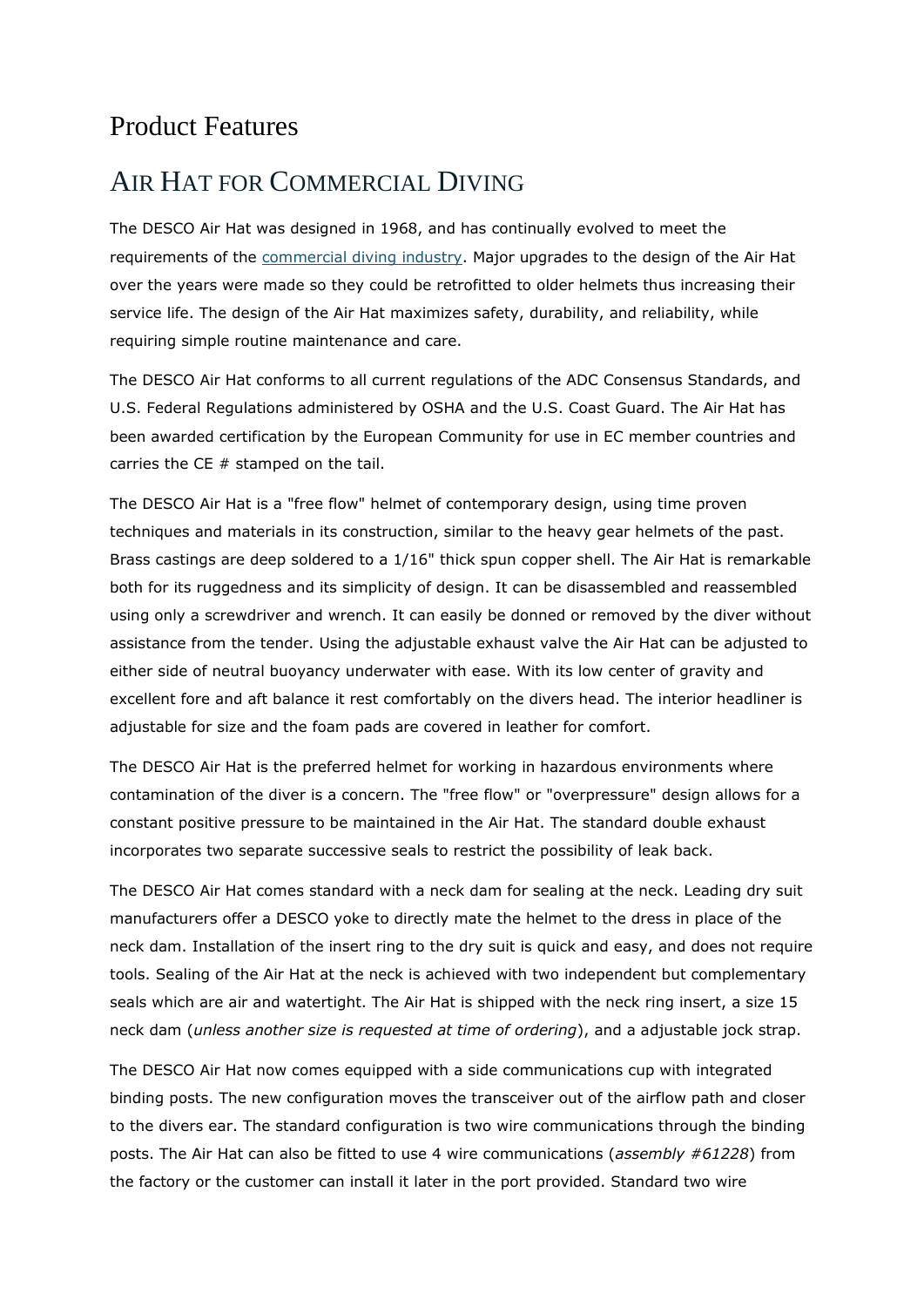Also standard, is a double air inlet elbow equipped with two non return valves. The lower inlet is for the surface air supply line, while the upper inlet is for a bail out bottle whip. The upper inlet is supplied with a dust cap to protect the threads and prevent dirt entry while not in use. On top of the snout are two blocks for mounting of lights or video cameras. The air control valve handle has been redesigned to reduce the possibility of snagging. Threading on the nonreturn accepts a standard 9/16"-18 Oxygen fitting.

#### Standard Features of the DESCO Air Hat

- Double air inlet valve with non returns (bail out non return threaded for SCUBA whip).
- Adjustable double exhaust valve
- Stainless steel air control valve rated at 6000 psig
- Two video/light blocks
- Communications housing fitted with two binding posts, with a four wire communication plug connection option
- Two wire communications mike/speaker with binding posts
- Tin plated finish
- Brass parts have high polish finish
- Size 15 neck dam (other sizes can be substituted by request)
- Adjustable safety jock strap

### Optional Features for the DESCO Air Hat

- Painted finish Available standard DuPont Imron® colors Black 99U, Metallic Blue - 44427, Orange - 5080, Metallic Red - 7994, Yellow - 6561. *Other DuPont Imron® colors can be ordered at additional cost.*
- Four-wire Marsh Marine type communications plug assembly
- Welding Shield

# Air Hat Upgrades

Older DESCO Air Hats can be retrofitted with many of the current standard features to extend the service life. The features described above, together with its reasonable cost make it the hat of choice for divers working at depths where the diver can be supplied with air. When used with a dry suit it provides the diver with maximum protection in contaminated water.